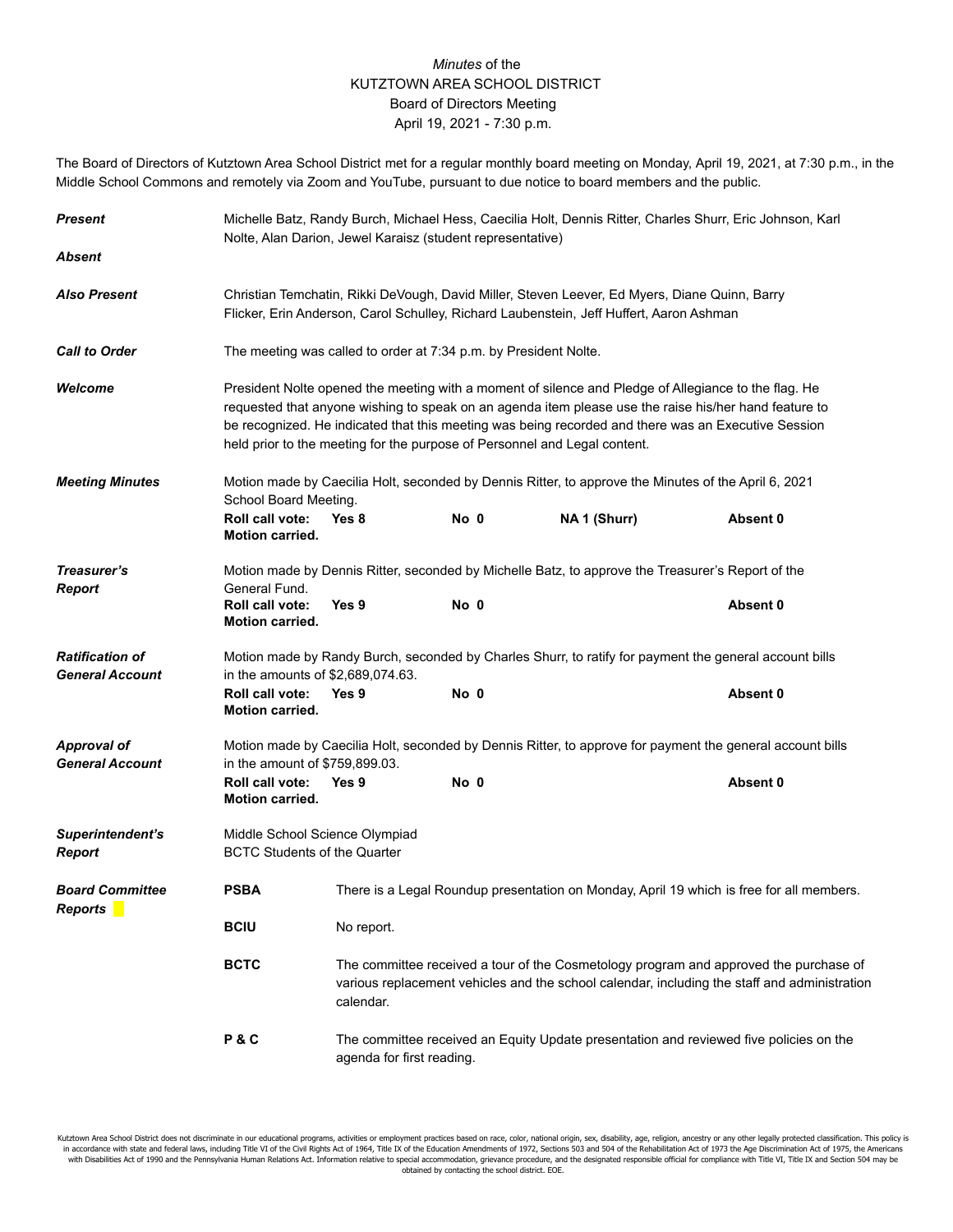|                                                  | ECC &<br><b>Facilities</b>                                                                                                                                                                                                | The committee received a presentation from Mr. Hoffman on the Pug Mill for the Art Dept.<br>The committee reviewed cost of finishing gym floors, need for seal coating for multiple<br>buildings, preventative maintenance contract for HVAC, and GES fence repair.                                                                                                                                                                                                                                                                                                                                                                                                                                                                                                                                                                                                                                    |               |                                                                                                                                                                                                                     |          |  |  |
|--------------------------------------------------|---------------------------------------------------------------------------------------------------------------------------------------------------------------------------------------------------------------------------|--------------------------------------------------------------------------------------------------------------------------------------------------------------------------------------------------------------------------------------------------------------------------------------------------------------------------------------------------------------------------------------------------------------------------------------------------------------------------------------------------------------------------------------------------------------------------------------------------------------------------------------------------------------------------------------------------------------------------------------------------------------------------------------------------------------------------------------------------------------------------------------------------------|---------------|---------------------------------------------------------------------------------------------------------------------------------------------------------------------------------------------------------------------|----------|--|--|
|                                                  | <b>TCC</b>                                                                                                                                                                                                                | Auditors presented reports to the committee. The committee received a litigation update.                                                                                                                                                                                                                                                                                                                                                                                                                                                                                                                                                                                                                                                                                                                                                                                                               |               |                                                                                                                                                                                                                     |          |  |  |
| <b>Personnel</b>                                 | 1.<br>2.<br>agreement.<br>3.<br>4.<br>Roll call vote:<br><b>Motion carried.</b>                                                                                                                                           | Motion made by Randy Burch, seconded by Caecilia Holt, to approve the following personnel items:<br>The acceptance of the resignation of Maria Rehrig as an elementary library aide, effective April 9, 2021.<br>The approval of Ashley Pastor as Secondary Science Teacher at Kutztown Area High School effective August<br>10, 2021, at a salary of \$67,536 per Bachelors Degree +24, Step 6, of the KATA/KASD collective bargaining<br>The approval of Ashley Pastor as a per diem teacher, effective April 9, 2021, as needed to participate in<br>professional development, at the curriculum rate of \$27.00 per hour.<br>The approval of Jamie Csencsits as a part time Learning Support Aide at Kutztown Elementary School,<br>effective on April 27, 2021, at a rate of \$11.14 per hour.<br>Personnel is Approved Pending Receipt of All Mandated Credentials.<br>Yes 9<br>No 0<br>Absent 0 |               |                                                                                                                                                                                                                     |          |  |  |
| <b>Policy Maintenance</b>                        | Motion made by Randy Burch, seconded by Dennis Ritter, to approve the first reading of the following<br>Policies:<br>Policy 123.2 - Sudden Cardiac Arrest<br>Policy 332 - Working Periods<br>Policy 803 - School Calendar |                                                                                                                                                                                                                                                                                                                                                                                                                                                                                                                                                                                                                                                                                                                                                                                                                                                                                                        |               |                                                                                                                                                                                                                     |          |  |  |
|                                                  | Roll call vote:<br><b>Motion carried.</b>                                                                                                                                                                                 | Policy 907 - School Visitors<br>Yes 9                                                                                                                                                                                                                                                                                                                                                                                                                                                                                                                                                                                                                                                                                                                                                                                                                                                                  | No 0          |                                                                                                                                                                                                                     | Absent 0 |  |  |
|                                                  | Motion made by Randy Burch, seconded by Caecilia Holt, to approve the first reading of Policy 123 -<br>Interscholastic Athletics.                                                                                         |                                                                                                                                                                                                                                                                                                                                                                                                                                                                                                                                                                                                                                                                                                                                                                                                                                                                                                        |               |                                                                                                                                                                                                                     |          |  |  |
|                                                  | Motion made by Dennis Ritter, seconded by Randy Burch, to amend motion to include additional language in<br>Policy 123 as presented.                                                                                      |                                                                                                                                                                                                                                                                                                                                                                                                                                                                                                                                                                                                                                                                                                                                                                                                                                                                                                        |               |                                                                                                                                                                                                                     |          |  |  |
|                                                  | Roll call vote:<br><b>Motion carried.</b>                                                                                                                                                                                 | Yes 9                                                                                                                                                                                                                                                                                                                                                                                                                                                                                                                                                                                                                                                                                                                                                                                                                                                                                                  | No 0          |                                                                                                                                                                                                                     | Absent 0 |  |  |
|                                                  | Motion made by Randy Burch, seconded by Caecilia Holt, to approve the first reading of the amended Policy 123 -<br>Interscholastic Athletics including the additional language as presented.                              |                                                                                                                                                                                                                                                                                                                                                                                                                                                                                                                                                                                                                                                                                                                                                                                                                                                                                                        |               |                                                                                                                                                                                                                     |          |  |  |
|                                                  | Roll call vote:<br>Motion carried.                                                                                                                                                                                        | Yes 8                                                                                                                                                                                                                                                                                                                                                                                                                                                                                                                                                                                                                                                                                                                                                                                                                                                                                                  | No 1 (Darion) |                                                                                                                                                                                                                     | Absent 0 |  |  |
| <b>Collective Bargaining</b><br><b>Agreement</b> | Motion made by Caecilia Holt, seconded by Randy Burch, to approve the three (3) year contract with the<br>Kutztown Area Teachers' Association effective July 1, 2022 through June 30, 2025.                               |                                                                                                                                                                                                                                                                                                                                                                                                                                                                                                                                                                                                                                                                                                                                                                                                                                                                                                        |               |                                                                                                                                                                                                                     |          |  |  |
|                                                  | Roll call vote:<br>Motion carried.                                                                                                                                                                                        | Yes 8                                                                                                                                                                                                                                                                                                                                                                                                                                                                                                                                                                                                                                                                                                                                                                                                                                                                                                  | No 0          | NA 1 (Hess)                                                                                                                                                                                                         | Absent 0 |  |  |
| <b>KAHS Art Pug Mill</b>                         | Motion made by Dennis Ritter, seconded by Eric Johnson, to approve the purchase of a pug mill (VPM-60)<br>Vacuum Power Wedger) from Peter Pugger at a cost of \$7,474.                                                    |                                                                                                                                                                                                                                                                                                                                                                                                                                                                                                                                                                                                                                                                                                                                                                                                                                                                                                        |               |                                                                                                                                                                                                                     |          |  |  |
|                                                  | Roll call vote:<br>Motion carried.                                                                                                                                                                                        | Yes 9                                                                                                                                                                                                                                                                                                                                                                                                                                                                                                                                                                                                                                                                                                                                                                                                                                                                                                  | No 0          |                                                                                                                                                                                                                     | Absent 0 |  |  |
| <b>Floor Refinishing</b>                         | Roll call vote:<br>Motion carried.                                                                                                                                                                                        | Yes 9                                                                                                                                                                                                                                                                                                                                                                                                                                                                                                                                                                                                                                                                                                                                                                                                                                                                                                  | No 0          | Motion made by Eric Johnson, seconded by Michelle Batz, to approve Miller Flooring to screen and coat<br>the High School gym floor at a cost of \$5,752.21 and the Middle School gym floor at a cost of \$3,337.22. | Absent 0 |  |  |

Kutztown Area School District does not discriminate in our educational programs, activities or employment practices based on race, color, national origin, sex, disability, age, religion, ancestry or any other legally prote